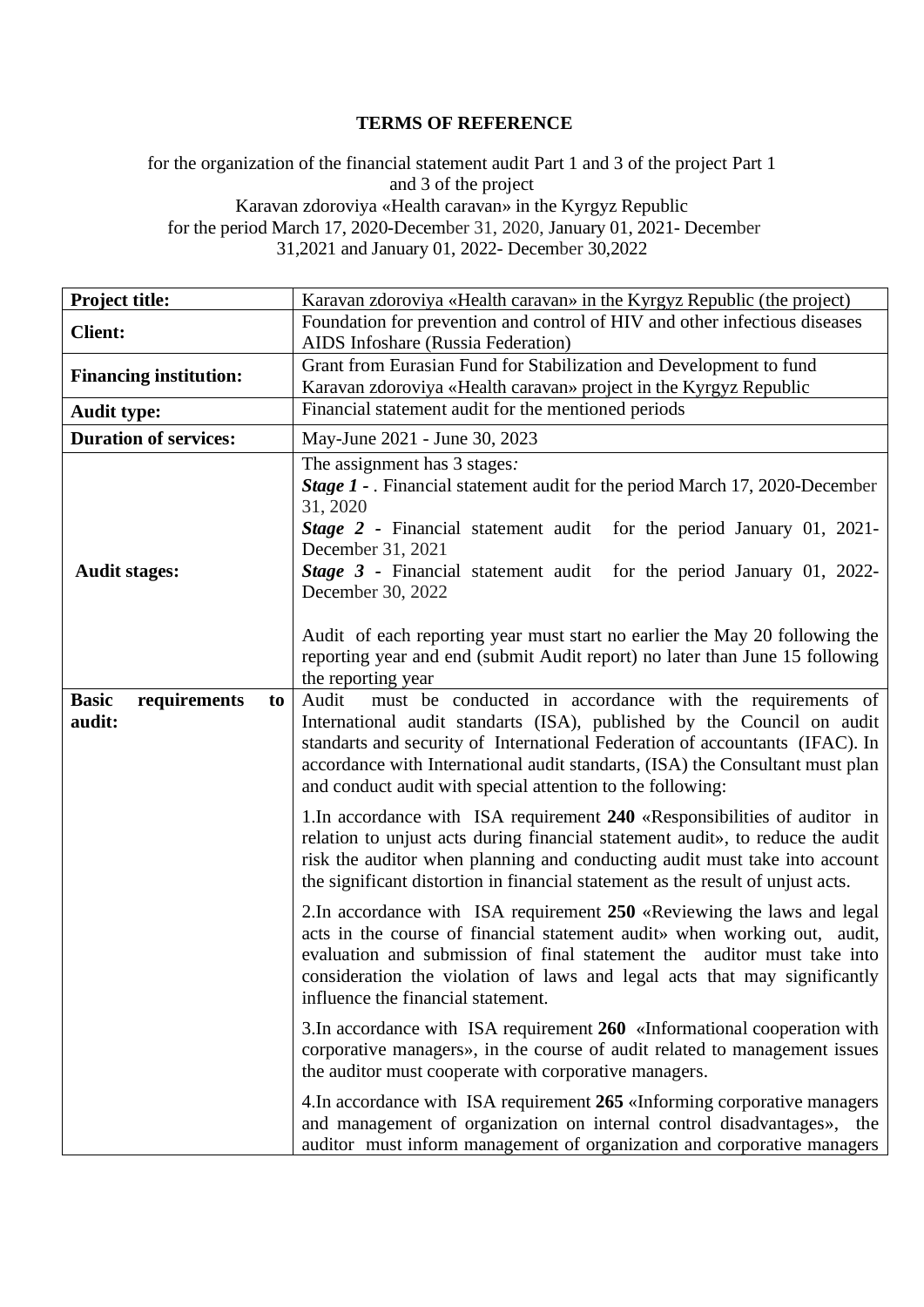|                                                     | on internal control disadvantages, revealed by auditor.                                                                                                                                                                                                                                                                                                                                                                                                                                                                                |
|-----------------------------------------------------|----------------------------------------------------------------------------------------------------------------------------------------------------------------------------------------------------------------------------------------------------------------------------------------------------------------------------------------------------------------------------------------------------------------------------------------------------------------------------------------------------------------------------------------|
|                                                     | 5. In accordance with ISA requirement 330 «Audit procedures on<br>counteracting the revealed risks», the auditor must work out and perform a<br>system aimed at eliminating the risks of significant distortion in financial<br>statement as well as work out and conduct audit procedures, the nature,<br>timing and scope of which are based on evaluated risks and aimed at its<br>elimination.                                                                                                                                     |
|                                                     | 6. In accordance with ISA requirement 402 «Features of the enterprise audit,<br>using the services of the service organization», when the certain enterprise<br>activities are implemented by third party (the supplier), auditor must evaluate<br>the internal control management of the supplier.                                                                                                                                                                                                                                    |
|                                                     | 7. In accordance with ISA requirement 580 «The written statements»,<br>during financial statement audit is expected that auditor must receive the<br>written confirmation from management and in relevant situations from<br>corporative managers.                                                                                                                                                                                                                                                                                     |
| Basic responsibilities and<br>tasks of the auditor: | 1. independent audit, working out and submission to the Client an expert<br>statement on legality and validity of using investment credit, received<br>according to the Grant agreement from Eurasian Fund for Stabilization and<br>Development # 2 as of March 29, 2019 (Financial agreement);                                                                                                                                                                                                                                        |
|                                                     | 2. review and evaluation of financial statement, submitted to Eurasian bank<br>for Stabilization and Development for the reviewed period;                                                                                                                                                                                                                                                                                                                                                                                              |
|                                                     | 3. review the compliance of financial restrictions according to the Financial<br>agreement;                                                                                                                                                                                                                                                                                                                                                                                                                                            |
|                                                     | 4. review and evaluation of financial procedures;                                                                                                                                                                                                                                                                                                                                                                                                                                                                                      |
|                                                     | 5. review of complete documentation availability in relation to all expenses<br>within the project;                                                                                                                                                                                                                                                                                                                                                                                                                                    |
|                                                     | 6. evaluation the compliance of financial statement on the contracts expenses<br>from March 17,2020 - 31.12.2021, January 01,2021- December, 31,2021<br>and January 01,2022- December, 30,2022;                                                                                                                                                                                                                                                                                                                                        |
|                                                     | 7.evaluation the accounting system, internal financial control and related<br>systems;                                                                                                                                                                                                                                                                                                                                                                                                                                                 |
|                                                     | 8. review the compliance of financial statement and methods of financial<br>statement implementation on the project to International<br>accounting<br>in the government sector, Financial agreement provisions,<br>standarts<br>requirements of applicable guidelines, policy and procedures, and<br>submission the compliance report to the Client;                                                                                                                                                                                   |
|                                                     | 9. review of legality and validity of funds movements on special accounts<br>accounts<br>of<br>the<br>special<br>account<br>(special)<br>project:<br>in<br>roubles<br>40703810000701304044, in US dollars. Financial statement on special<br>accounts is part of the project financial statement;<br>10. making the statement on special accounts maintainance related to the<br>project. Financial statement on special accounts include:<br>deposits and funds reimbursed on the Bank line;<br>payments made on withdrawal requests; |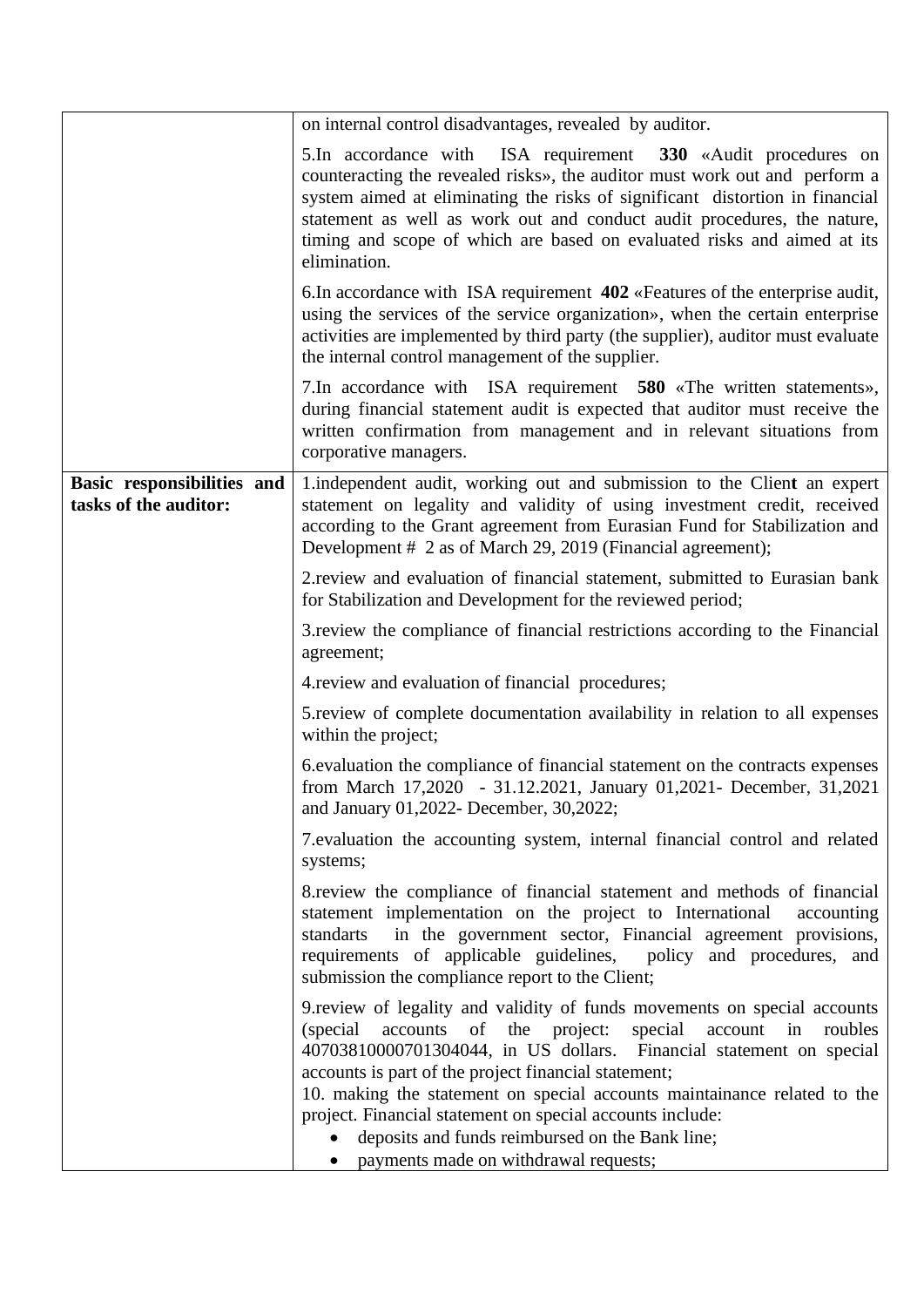|                                               | interest that may be accrued on the balance of the account funds;<br>balance sheet at the end of reporting period.                                                                                                                                                                                                                                                                                                                                                                                                                                                                                                                                                                                                                                                                                                                                 |
|-----------------------------------------------|----------------------------------------------------------------------------------------------------------------------------------------------------------------------------------------------------------------------------------------------------------------------------------------------------------------------------------------------------------------------------------------------------------------------------------------------------------------------------------------------------------------------------------------------------------------------------------------------------------------------------------------------------------------------------------------------------------------------------------------------------------------------------------------------------------------------------------------------------|
|                                               | 11. making the statement on the Bank procedures compliance relating to<br>special accounts maintainance, as well as of balance sheet at the end of<br>reporting period;                                                                                                                                                                                                                                                                                                                                                                                                                                                                                                                                                                                                                                                                            |
|                                               | 12. investigation the correctness of financial transactions during the evaluated<br>period, balance sheet at the end of the evaluated period, using special<br>account in accordance with Financial agreement, as well as internal control<br>system adequacy, applied in case of using such spending mechanism;                                                                                                                                                                                                                                                                                                                                                                                                                                                                                                                                   |
|                                               | 13. random check of expense statements on the basis of which the withdrawal<br>requests were submitted. Such expenses must be thoroughly analysed for<br>comformity to the requirements of corresponding financial agreements as<br>well as with Evaluation report commission, which when necessary may serve<br>as the guideline. If the expenses not eligible for funding but included in<br>withdrawal requests and paid are revealed the auditor should mention this.<br>Financial statement on the project must include a registry of all withdrawal<br>requests compiled on the basis of expense statements with order number and<br>amounts. The total amount of withdrawn expenses compiled on the basis of<br>expense statements must be checked with the amounts paid by the Bank and<br>corresponds to financial statement information. |
|                                               | 14. include in the Audit report tables or other forms showing the calculation,<br>confirming or refuting legality and validity of funds movement.                                                                                                                                                                                                                                                                                                                                                                                                                                                                                                                                                                                                                                                                                                  |
| Financial reports subject<br>to audit review: | The project financial documentation must be prepared by PIU management<br>and submitted to the Consultant and should include:                                                                                                                                                                                                                                                                                                                                                                                                                                                                                                                                                                                                                                                                                                                      |
|                                               | 1. basic information on the sources and funds expenses with separate showing<br>the funds, received from the World Bank or other donors and were received<br>from the Contractor (including the natural form);<br>2. basic information on the expenses with separate showing the main project<br>components and categories for the current financial year and for the whole<br>period with cumulative total;<br>3.table of statement expenses;<br>4. financia reports on special accounts;<br>5.primary documentation in accordance with expense statements;<br>6. as well as other financial statement according to the Financial agreement;<br>7. The mentioned in paragraphs 5 and 6 documentation must be prepared in<br>accordance with accounting principles of the Russian Federation.                                                      |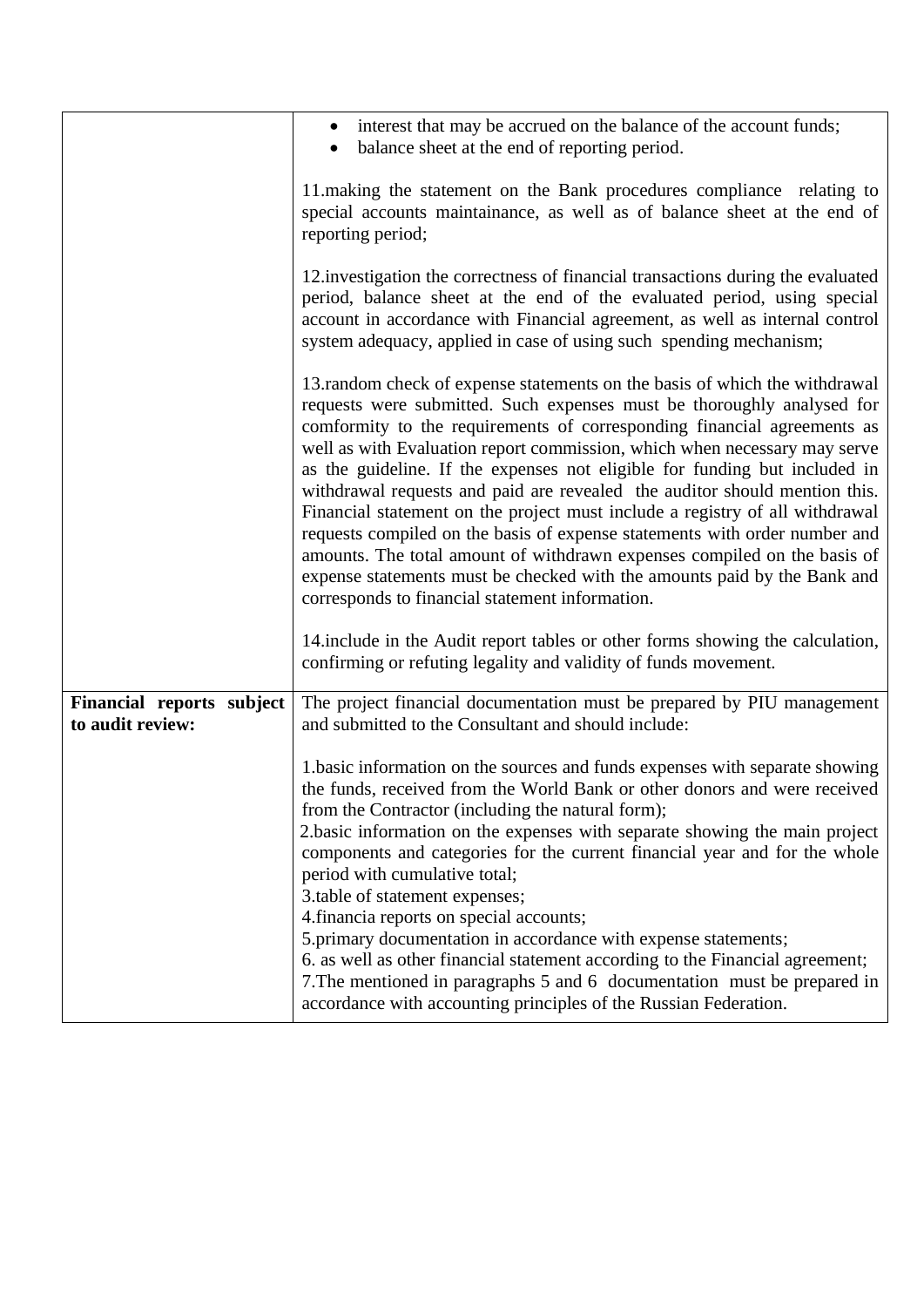| <b>Reporitng:</b> | At the end of each stage the auditor must submit the following documents:                                                                                                                                                                                                                                                                                                                                                                                                                                                                                                                                                                                            |  |
|-------------------|----------------------------------------------------------------------------------------------------------------------------------------------------------------------------------------------------------------------------------------------------------------------------------------------------------------------------------------------------------------------------------------------------------------------------------------------------------------------------------------------------------------------------------------------------------------------------------------------------------------------------------------------------------------------|--|
|                   | 1. Audit report;<br>2.«Letter to the management», which includes:                                                                                                                                                                                                                                                                                                                                                                                                                                                                                                                                                                                                    |  |
|                   | 2.1 disadvantages, weak points, comments and remarks to the accounting,<br>systems and instruments of internal financial control, investigated during the<br>audit;<br>2.2 submit information of noncompliance with Financial agreement;<br>2.3 information on expenses which are considered to be unreasonable and<br>illegal;<br>2.4 information on important problems during the audit which may<br>significantly influence the project efficiency;<br>2.5 other questions which the auditor considers necessary to draw the<br>Client's attention;<br>2.6 the Client's comments regarding the auditor observations, included in the<br>letter to the management. |  |
|                   | If nothing of the above is found the auditor submits the letter in which<br>mentions that nothing was found during the audit review that may draw the<br>Client's attention.                                                                                                                                                                                                                                                                                                                                                                                                                                                                                         |  |
|                   | Before the assignment is completed the auditor must submit to the<br>Foundation for prevention and control of HIV and other infectious diseases<br>AIDS Infoshare drafts report and letter for the discussion. Drafts should be<br>submitted in Russian. On reviewing the report the Foundation submits<br>comments which should be taken into account in the final versions of the<br>above documents. The auditor includes the comments and submits the final<br>Audit report and «Letter to the management» in 2 (two) copies in Russian in<br>printed and electronic forms.                                                                                      |  |
|                   | Requirements to the Consultant and key personnel qualification:                                                                                                                                                                                                                                                                                                                                                                                                                                                                                                                                                                                                      |  |

|                | Requirements to the Consultant and key personnel qualification:           |                                                                               |                                                                                           |
|----------------|---------------------------------------------------------------------------|-------------------------------------------------------------------------------|-------------------------------------------------------------------------------------------|
| $N_2$          | <b>Requirements</b>                                                       |                                                                               | <b>Minimum</b>                                                                            |
|                | Experience of the Consultant in providing audit services in               |                                                                               | 5 years                                                                                   |
|                | the government sector                                                     |                                                                               |                                                                                           |
| $\overline{2}$ | Number of completed similar assignments within financial<br>$\mathcal{R}$ |                                                                               |                                                                                           |
|                | statement audit financed by International financial                       |                                                                               |                                                                                           |
|                | organization within last 5 years.                                         |                                                                               |                                                                                           |
| 3              | Key personnel qualification:                                              |                                                                               |                                                                                           |
|                | Head of the                                                               |                                                                               | 10 years of audit experience conforming to international standarts, including no less     |
|                | group                                                                     |                                                                               | than 5 years of audit experience and implementation the programmes financed by            |
|                |                                                                           |                                                                               | International financial organizations (IFIs), no less than 4 years of audit experience as |
|                |                                                                           | head of the unit in audit organization, good command of the English language. |                                                                                           |
|                | Auditor 1                                                                 |                                                                               | 5 years of audit experience ner conforming to international standarts, including no       |
|                |                                                                           |                                                                               | less than 3 years of audit experience and implementation the programmes financed          |
|                |                                                                           | by                                                                            | International financial organizations (IFIs), no less than 2 years of audit               |
|                |                                                                           |                                                                               | experience in audit organization, good knowledge on international accounting              |
|                |                                                                           | standarts and tax legislation, good command of the English language.          |                                                                                           |
|                | Auditor 2                                                                 |                                                                               | 5 years of audit experience ner conforming to international standarts, including no       |